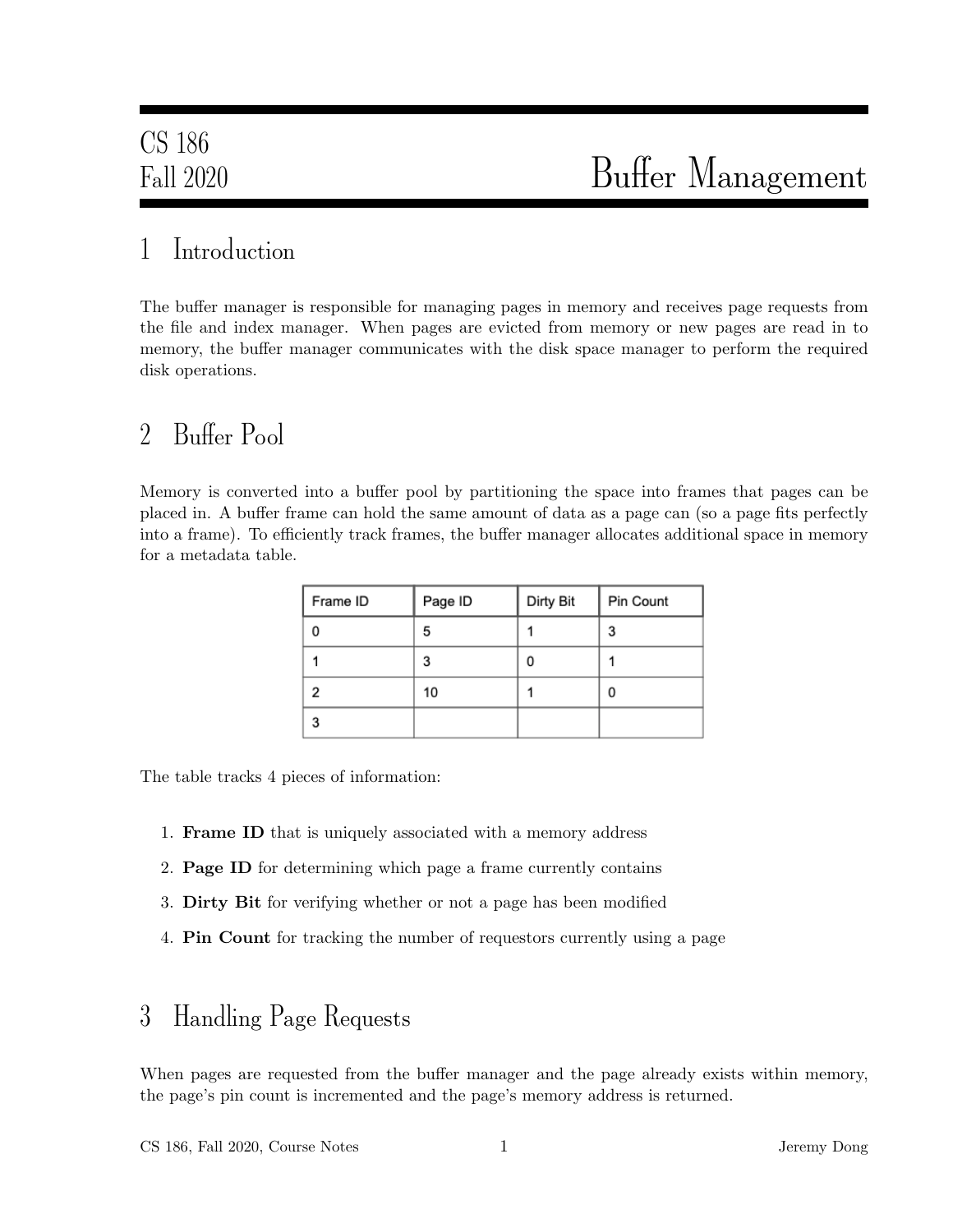If the page does not exist in the buffer pool and there is still space, the next empty frame is found and the page is read into that frame. The page's pin count is set to 1 and the page's memory address is returned. In the case where the page does not exist and there are no empty frames left, a replacement policy must be used to determine which page to evict. The choice of replacement policy is heavily dependent on page access patterns and the optimal policy is chosen by counting page hits. A page hit is when a requested page can be found in memory without having to go to disk. Each **page miss** incurs an additional IO cost, so a good eviction policy is critical for performance. Additionally, if the evicted page has the dirty bit set, the page is written to disk to ensure that updates are persisted. The dirty bit is set to 1 if and when a page is written to with updates in memory. The dirty bit is set to 0 once the page is written back to disk.

Once the requestor completes its workload, it is responsible for telling the buffer manager to decrement the pin count associated with pages that it previously used.

# 4 LRU Replacement

A commonly used replacement policy is LRU (Least Recently Used). When new pages need to be read into a full buffer pool, the least recently used unpinned page (pin count  $= 0$ ) is evicted. To track page usage, a last used column is added to the metadata table and measures the latest time at which a page's pin count is decremented.

| Frame ID | Page ID | Dirty Bit | Pin Count | Last Used |
|----------|---------|-----------|-----------|-----------|
| 0        | 5       |           | 3         | 20        |
|          | 3       | 0         |           | 32        |
| 2        | 10      |           | 0         | 40        |
| 3        | 6       | 0         | 0         | 25        |
|          |         | 0         |           | 15        |

Implementing LRU normally can be costly. The Clock policy provides an alternative implementation that efficiently approximates LRU using a ref bit (recently referenced) column in the metadata table and a clock hand variable to track the current frame in consideration.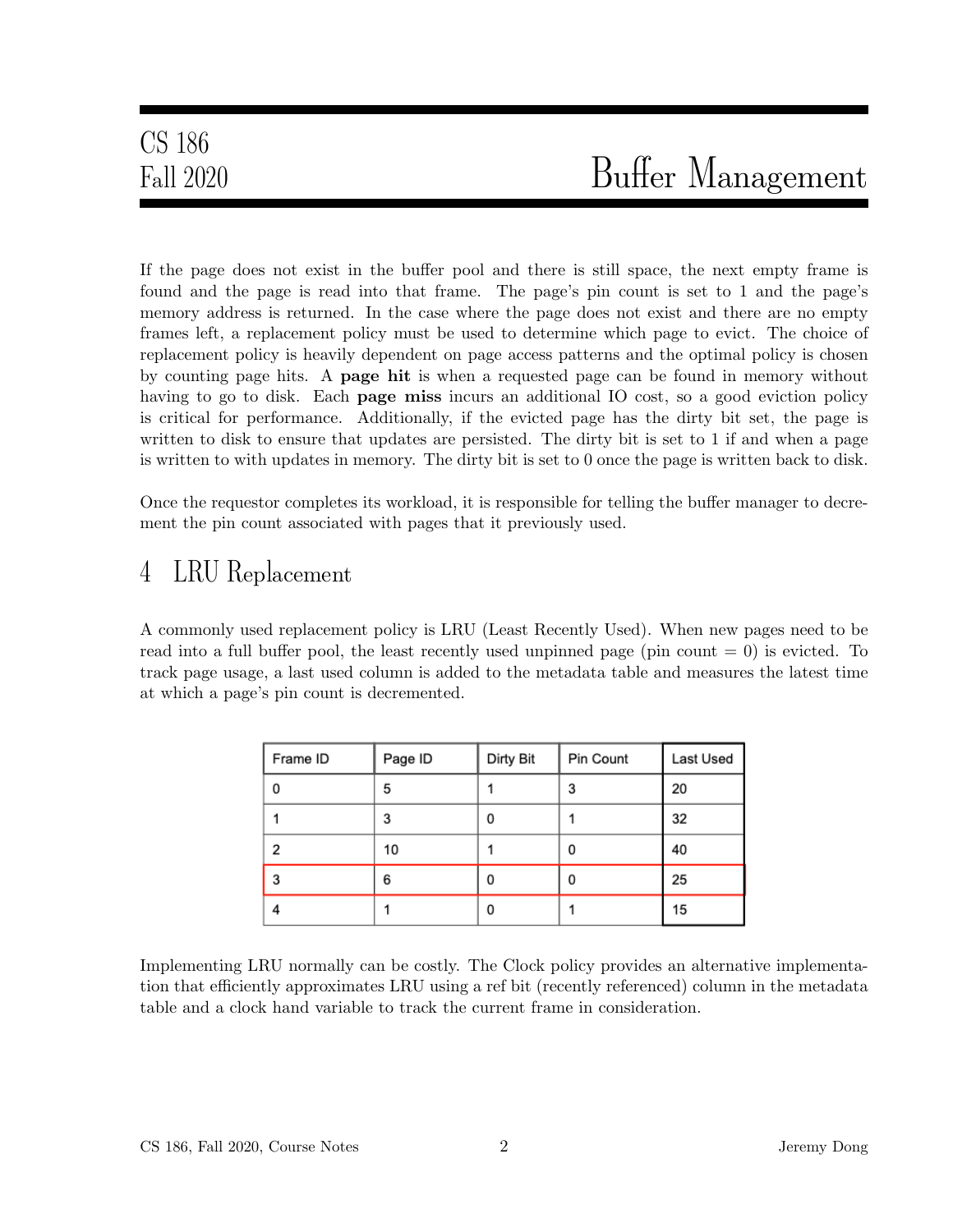| Frame ID | Page ID | Dirty Bit | Pin Count | Ref Bit |
|----------|---------|-----------|-----------|---------|
| $\Omega$ | 5       |           | 3         |         |
|          | 3       | 0         |           |         |
| 2        | 10      |           | 0         |         |
| 3        | 6       | 0         | 0         |         |
|          |         | 0         |           |         |

| ock Hand |  |
|----------|--|
|          |  |

The Clock policy algorithm treats the metadata table as a circular list of frames. It sets the clock hand to the first unpinned frame upon start and sets the ref bit on each page's corresponding row to 1 when it is initially read into a frame. The policy works as follows when trying to evict:

- iterate through frames within the table, skipping pinned pages and wrapping around to frame 0 upon reaching the end, until the first unpinned frame with ref bit  $= 0$  is found
- during each iteration, if the current frame's ref bit  $= 1$ , set the ref bit to 0 and move the clock hand to the next frame
- upon reaching a frame with ref bit  $= 0$ , evict the existing page (and write it to disk if the dirty bit is set; then set the dirty bit to 0), read in the new page, set the frame's ref bit to 1, and move the clock hand to the next frame

If accessing a page currently in the buffer pool, the clock policy sets the page's ref bit to 1 without moving the clock hand.

### 4.1 Sequential Scanning Performance - LRU

LRU performs well overall but performance suffers when a set of pages S, where  $|S|$  >buffer pool size, are accessed multiple times repeatedly.

To highlight this point, consider a 3 frame buffer pool using LRU and having the access pattern:

#### ABCDABCDABCDABCD